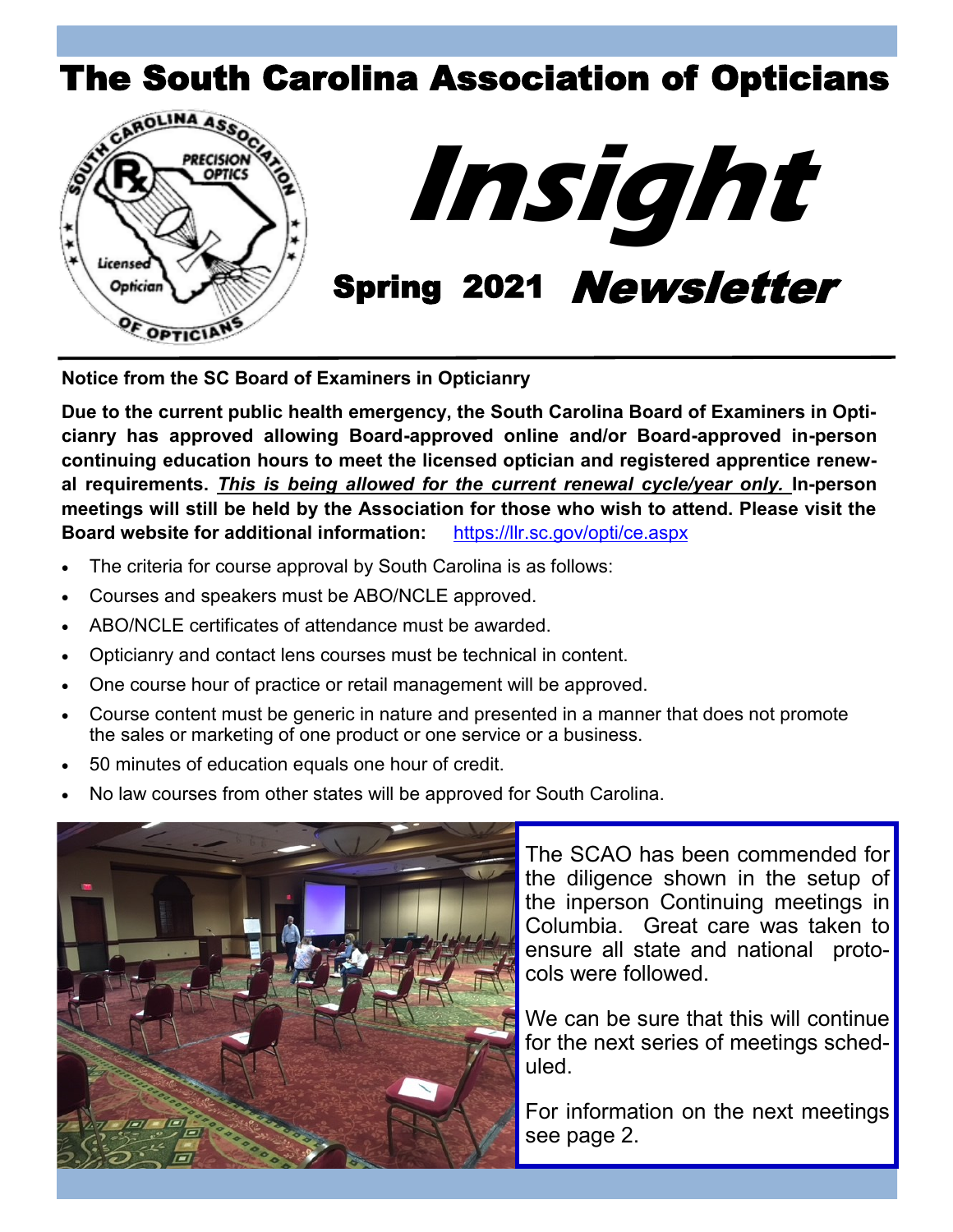Continuing Education

The May 1st & 2nd CE meetings are now closed.

The June 26th & 27th meetings are open and have availability both days.

Apprentice CEs are still available at the June 27th meeting.

All meetings are at the Embassy Suites in Columbia.

Register by going to the SCAO website: **scoptician.org**

# **IMPORTANT!!!**

**The CEs offered on May 1st and 2nd are the same five CEs each day. A different set of CEs will be offered on June 26th and 27th (again, the same five CEs each day). If you need ten CEs in total, you'll need to get five in May and five in June.**

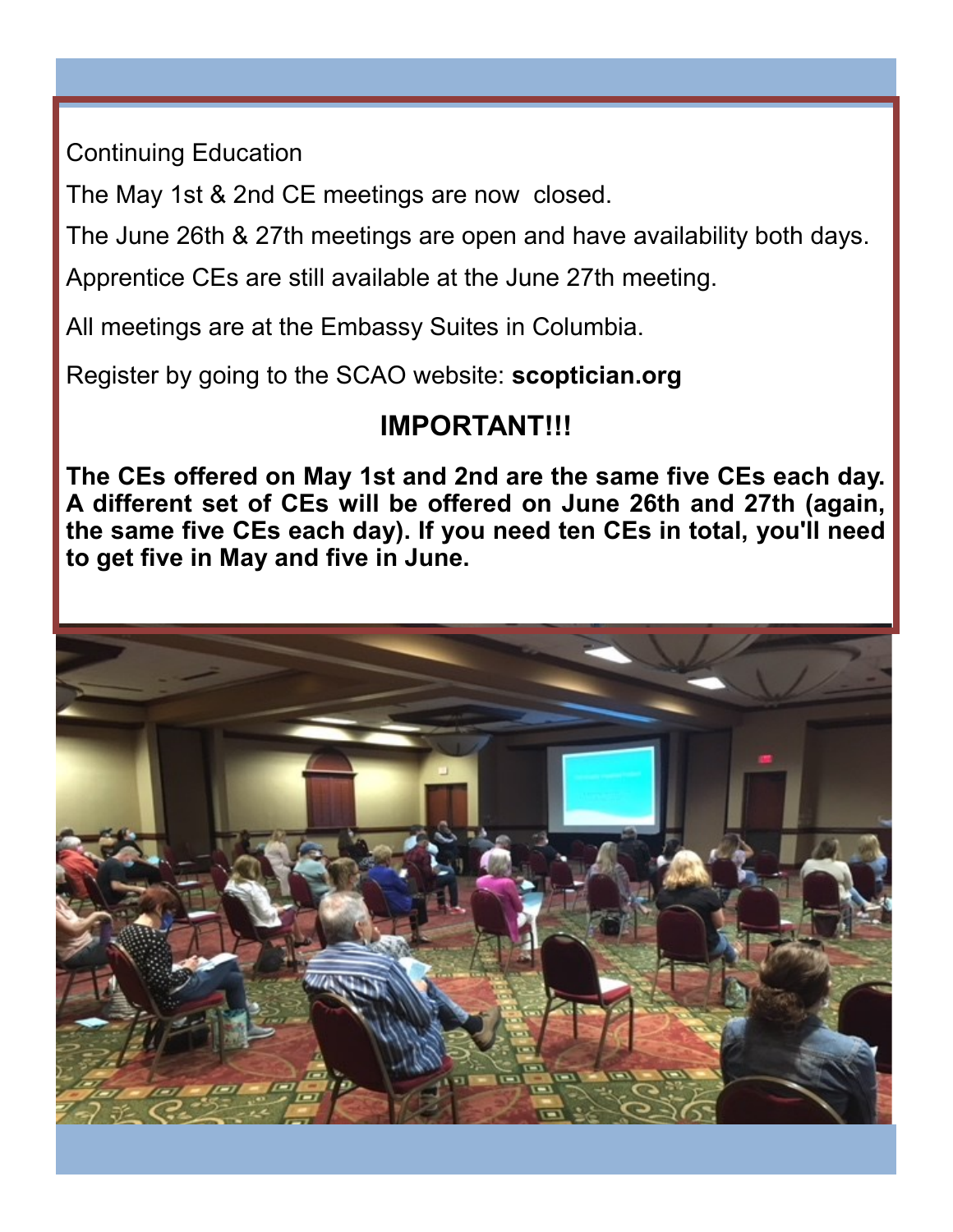#### **From the messy desk of the editor:**

**Get involved** and you'll be surprised at the degree of concern your Association has in so many areas.

Bluntly, our profession, like all others, is either growing or going downhill. We need **you**, our younger members, to become the new leaders of tomorrow. Make a decision now, to make a difference in the near future. Ask how to get involved as the opportunities are there and waiting.

The future of our Opticianry licenses, just as many of the other licensed professions and occupations, is being questioned by current and upcoming political agendas as expedient ways to achieve government regulatory cost cutting and simplifying measures for the public. (Include lots of lobbying by big money)

Not too many years ago SC Opticianry became an independent licensing entity, governed by a Board of Examiners, for the protection of the public from these very threats. The Board enforces that assigned role of protectors through requiring continual pertinent educations creating a strong, knowledgeable, educated and dedicated group of individuals. It administers our regulations governing our legal and ethical responsibilities to the public at large.

Our State Association supports those very individuals through providing opportunities for the required continued education. We as individual opticians should recognize our responsibilities and the need for continued licensure by strengthening our education and gaining knowledge of our opticianry laws. This includes grasping the different roles of the SC Department of Labor, Licensing and Regulation, the SC Board of Examiners in Opticianry and the SC Association of Opticians.

**Respond! Agree! Argue! Disagree! Talk about it! Get Involved! CARE!**

Our association would like to note the passing of Phil Silverman, and offer our condolences to the family. Information for family requests can be found at :

www.garrisonopticians.com